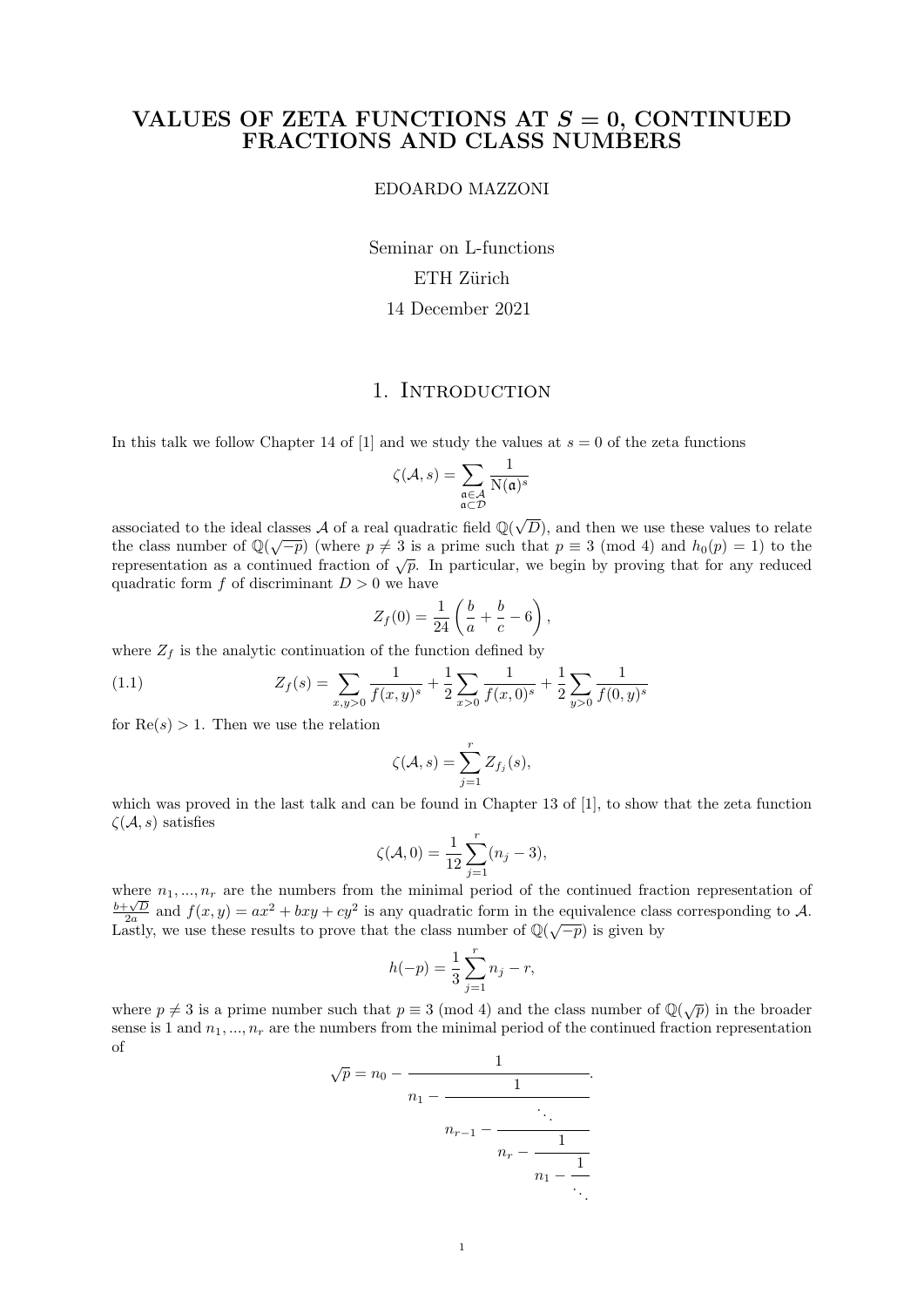#### 2. Previous results

In this section we briefly recap some results from the previous talks that we will need in order to prove the theorems in Section 3 and Section 4. For the proof of Theorem 3.2, we will need a modified version of Theorem 1 from Chapter 7 of [1], which we report below together with one of its remarks.

**Theorem 2.1.** Let  $\varphi(s) = \sum_{n\geq 1} \frac{a_n}{n^s}$  be a Dirichlet series which converges for at least one value of  $s \in \mathbb{C}$ and let  $f(t) = \sum_{n\geq 1} a_n e^{-nt}$  be the corresponding exponential series. If f has an asymptotic expansion

$$
f(t) \approx \sum_{n\geq 0} c_n t^n \text{ for } t \to 0,
$$

then  $\varphi$  can be extended to a holomorphic function on  $\mathbb{C}$ . Moreover, if f has an asymptotic expansion

$$
f(t) \approx \sum_{n \ge -1} c_n t^n \text{ for } t \to 0,
$$

then  $\varphi$  can be extended to a meromorphic function on  $\mathbb C$  and  $\varphi(s) - \frac{c_1}{s-1}$  is an entire function. In both cases we have

$$
\varphi(-n) = (-1)^n n! c_n
$$

for any  $n \in \mathbb{Z}_{\geq 0}$ .

**Remark 2.2.** As one can see in the proof (which can be found on page 48 of  $[1]$ ), Theorem 2.1 is also true for general Dirichlet series of the form  $\varphi(s) = \sum_{n\geq 0} \frac{a_n}{\lambda_n^s}$  (assuming that the series converges for at least one value of  $s \in \mathbb{C}$ ) and in this case one has to consider the exponential series  $f(t) = \sum_{n\geq 0} a_n e^{-\lambda_n t}$ .

The proof of Theorem 3.3 is based on the relation between the zeta function  $\zeta(\mathcal{A}, s)$  of an ideal class A and the functions  $Z_f$  associated to the reduced forms f in the cycle corresponding to A, which was proved in Theorem 2' from Chapter 13 of [1] and which we report in the following theorem.

**Theorem 2.3.** Let A be an ideal class in a real quadratic field. Then for any  $s \in \mathbb{C}$  with  $\text{Re}(s) > 1$  we have

$$
\zeta(\mathcal{A},s) = \sum_{f} Z_{f}(s),
$$

where the sum runs over the cycle of reduced forms f which correspond to the class A.

We now recall some results that will be useful for the proof of Theorem 4.1. The following theorem (which we report from Theorem 2 on page 111 of [1]) provides a one-to-one correspondence between the genus characters of a quadratic field  $K$  and the decompositions of the discriminant of  $K$  as a product of two fundamental discriminants. In addition, below we also report the corollary of this theorem, which will allow us to determine if the class number of a quadratic field is even or odd.

**Theorem 2.4.** Let  $D$  be the discriminant of a quadratic field  $K$ . Then there is a bijective correspondence between the genus characters of K and the decompositions  $D = D' \cdot D''$  of D as the product of two fundamental discriminants D' and D'', where we identify the decompositions  $D = D' \cdot D''$  and  $D = D'' \cdot D'$ . In particular, the genus character corresponding to the partition  $D = D' \cdot D''$  is given by

$$
\chi(\mathfrak{p}) = \begin{cases} \chi_{D'}(N_{\mathfrak{p}}), & if \ (N_{\mathfrak{p}}, D') = 1, \\ \chi_{D''}(N_{\mathfrak{p}}), & if \ (N_{\mathfrak{p}}, D'') = 1. \end{cases}
$$

for a prime ideal p and by

$$
\chi\left(\prod_{j=1}^k \mathfrak{p}_j^{n_j}\right) = \prod_{j=1}^k \chi(\mathfrak{p}_j)^{n_j}
$$

for an arbitrary ideal, where  $\mathfrak{p}_i$  are prime ideals and  $n_i \in \mathbb{Z}$ . Moreover, the L-function corresponding to  $\chi$  is given by

$$
L_K(s,\chi) = L_{D'}(s)L_{D''}(s).
$$

**Corollary 2.5.** Let  $C$  be the ideal class group of the quadratic field  $K$  and let  $D$  be the discriminant of K. Then the group  $C/C^2$  is isomorphic to  $(\mathbb{Z}/2\mathbb{Z})^{t-1}$ , where t is the number of different prime numbers which divide D. Moreover, the class number  $h(D)$  is divisible by  $2^{t-1}$ , and it is odd if and only if D is a prime discriminant.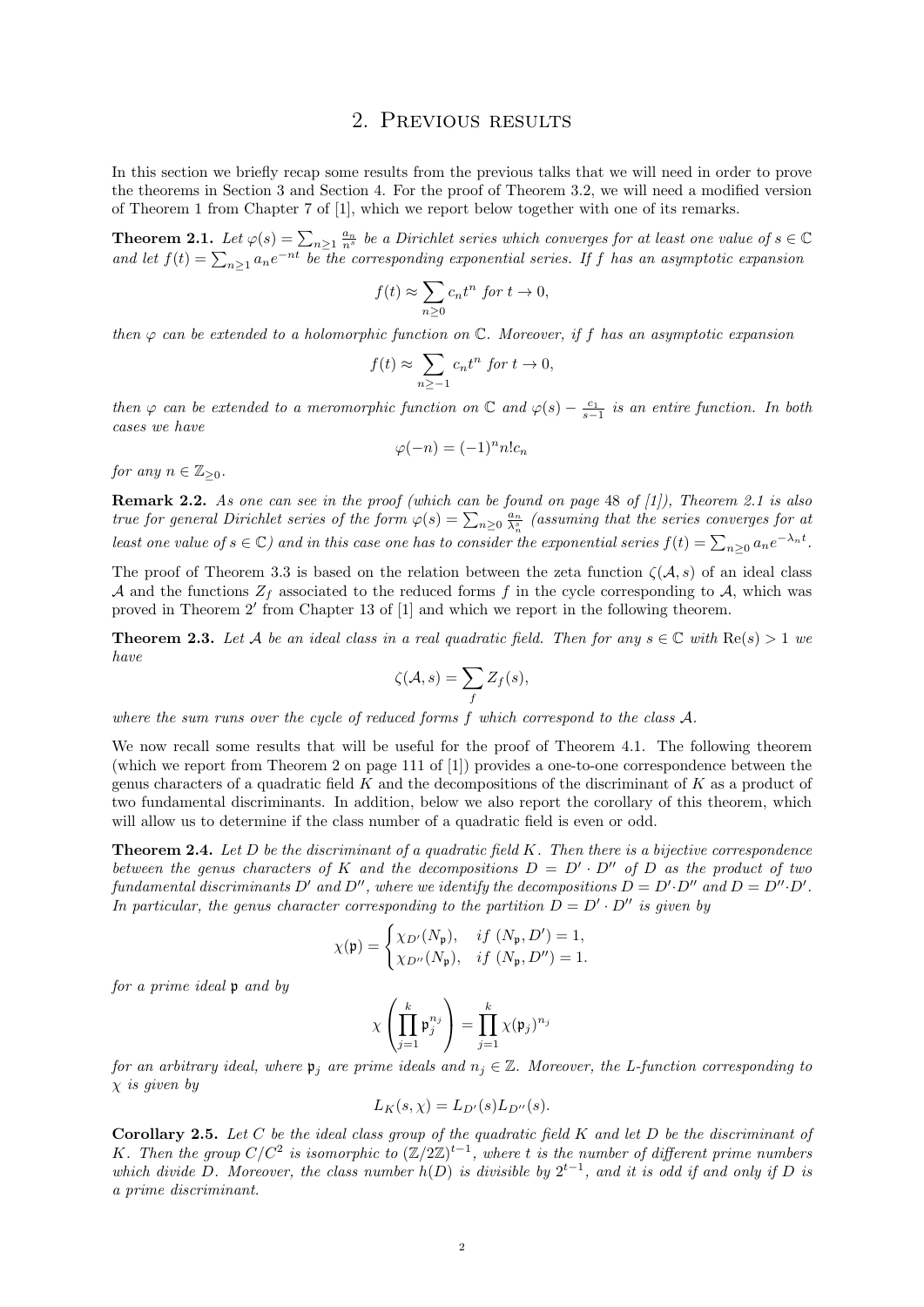Lastly, we recall the following results, which we will use to evaluate the L-series  $L_K(\mathcal{A}, 0)$ . In particular, the theorem below and its corollary correspond to Theorem 2 on page 51 of [1] and its corollary, and Theorem 2.8 can be found in Theorem 3 on page 79 of [1].

**Theorem 2.6.** Let  $\chi$  be a Dirichlet character modulo N and  $L(s,\chi) = \sum_{n\geq 1} \frac{\chi(n)}{n^s}$  (Re(s) > 1) the corresponding L-function. Then  $L(s, \chi)$  can be extended to a meromorphic function on  $\mathbb C$  with at most a simple pole at  $s = 1$ . Moreover, for any  $n \in \mathbb{Z}_{\geq 0}$  we have

$$
L(-n, \chi) = -\frac{N^n}{n+1} \sum_{j=1}^{N} \chi(j) B_{n+1} \left( \frac{j}{N} \right),
$$

where  $B_n$  is the n-th Bernoulli polynomial.

Corollary 2.7. Except in the case  $N = 1$  and  $n = 0$ , for every Dirichlet character  $\chi$  modulo N and every  $n \geq 0$  we have

$$
\chi(-1) = (-1)^n \implies L(-n, \chi) = 0.
$$

**Theorem 2.8.** Let D be a fundamental discriminant. If  $D < 0$ , then

$$
h(D) = -\frac{w}{2|D|} \sum_{n=1}^{|D|-1} \chi_D(n)n,
$$

where

$$
w(D) = \begin{cases} 6 & if \ D = -3, \\ 4 & if \ D = -4, \\ 2 & if \ D < -4. \end{cases}
$$

is the number of units of the field  $\mathbb{Q}(\sqrt{\mathbb{Z}})$ D). If  $D > 0$ , then

$$
h(D) = -\frac{1}{\log(\varepsilon_0)} \sum_{n=1}^{D-1} \chi_D(n) \log \left( \sin \left( \frac{\pi n}{D} \right) \right),
$$

where  $\varepsilon_0$  is the fundamental unit of  $\mathbb{Q}(\sqrt{\varepsilon})$  $D).$ 

#### 3. VALUES OF ZETA FUNCTIONS AT  $s = 0$

This section is devoted to the proofs of Theorem 3.2 and Theorem 3.3. In order to prove Theorem 3.2, we will use the general result about the analytical continuation of Dirichlet series given in Theorem 2.1. In particular, Theorem 2.1 can be modified so that, if  $f$  satisfies the weaker condition of having an asymptotic expansion of the form  $f(t) \approx \frac{c_{-1}}{t} + c_0 + O(t^{\frac{1}{2}})$  for  $t \to 0$ , then it follows that  $\varphi$  can be extended to a meromorphic function on the half-plane  $\text{Re}(s) > -\frac{1}{2}$  and the formula for  $\varphi(-n)$  still holds in the case  $n = 0$ . This is exactly the content of the following proposition, of which we omit the proof since it is almost identical to the proof of Theorem 2.1.

**Proposition 3.1.** Let  $\varphi(s) = \sum_{n\geq 0} \frac{a_n}{\lambda_n^s}$  be a general Dirichlet series which converges for at least one value of  $s \in \mathbb{C}$  and let  $f(t) = \sum_{n\geq 0} a_n e^{-\lambda_n t}$  be the corresponding exponential series. If f has an asymptotic expansion

$$
f(t) \approx \frac{c_{-1}}{t} + c_0 + O(t^{\frac{1}{2}}) \text{ for } t \to 0,
$$

then  $\varphi$  can be extended to a meromorphic function on the half-plane  $\text{Re}(s) > -\frac{1}{2}$  with at most a simple pole at the point  $s = 1$ . Moreover, we have  $\varphi(0) = c_0$ .

We are now ready to prove Theorem 3.2, which we report (together with its proof) from Theorem 1 in Chapter 14 of [1].

**Theorem 3.2.** Let  $f(x, y) = ax^2 + bxy + cy^2$  be an indefinite quadratic form with positive coefficients and let  $Z_f(s)$  be as in (1.1). Then  $Z_f$  can be extended to a holomorphic function on the half-plane  $Re(s) > -\frac{1}{2}$  with at most a simple pole at the point  $s = 1$ . Moreover, we have

$$
Z_f(0) = \frac{1}{24} \left( \frac{b}{a} + \frac{b}{c} - 6 \right).
$$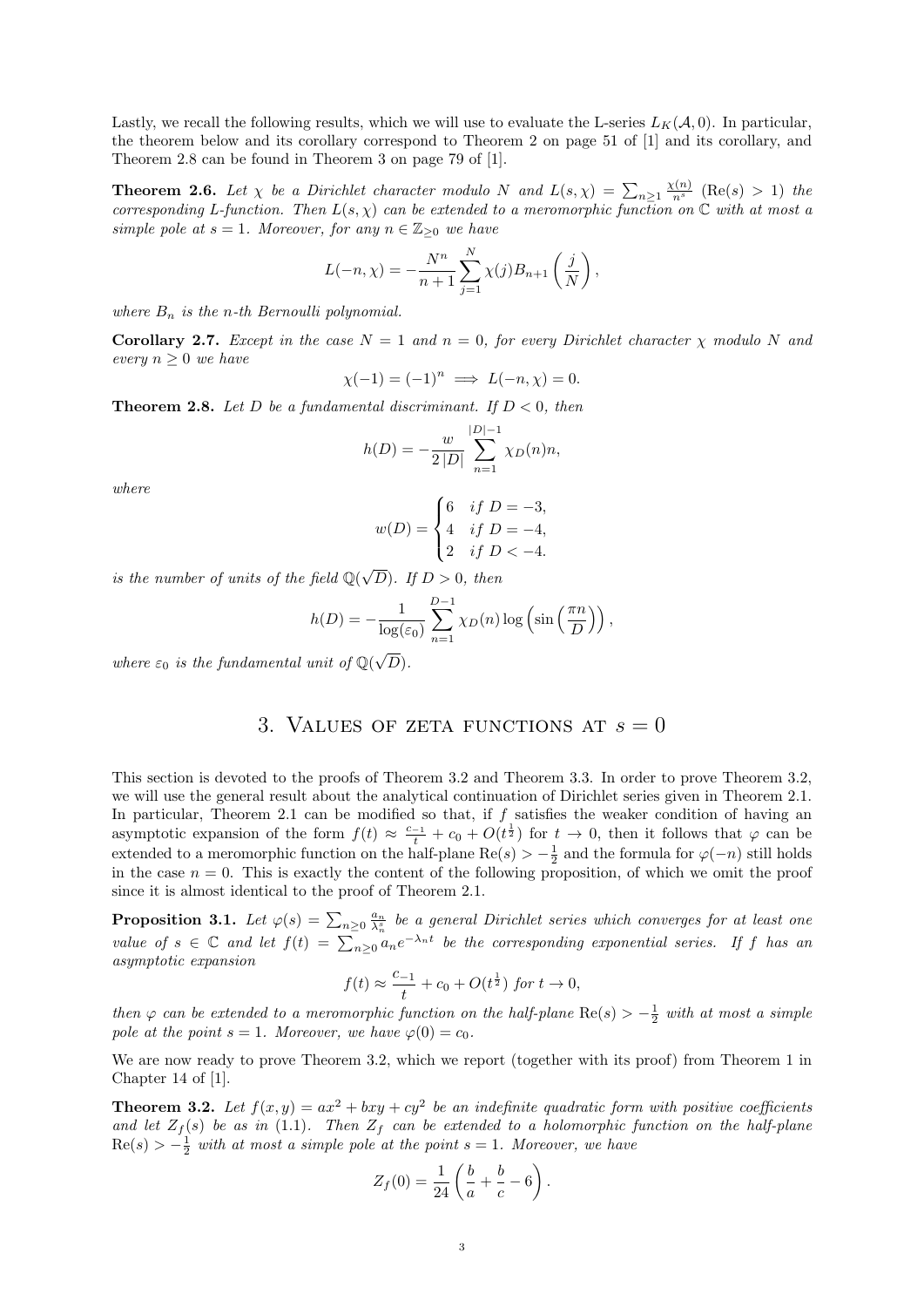Proof. Note that the exponential series corresponding to f is given by

$$
V_f(t) = \sum_{x,y>0} e^{-f(x,y)t} + \frac{1}{2} \sum_{x>0} e^{-f(x,0)t} + \frac{1}{2} \sum_{y>0} e^{-f(0,y)t}
$$

and that this series converges absolutely for any  $t > 0$ . Hence by Proposition 3.1 it suffices to show that  $V_f$  has an asymptotic expansion  $V_f(t) \approx \frac{c_{-1}}{t} + c_0 + O(t^{\frac{1}{2}})$  for  $t \to 0$  with  $c_0 = \frac{1}{24} \left(\frac{b}{a} + \frac{b}{c} - 6\right)$ . We use the notation  $F_t(x, y) = e^{-f(x, y)t}$  and we define the function  $G_{F_t}$  by

$$
G_{F_t}(x,y) = \frac{1}{4} \left( F_t(x,y) + F_t(x-1,y) + F_t(x,y-1) + F_t(x-1,y-1) \right) - \int_{x-1}^x \int_{y-1}^y F_t(u,v) du dv + \frac{1}{12} \int_{x-1}^x \left( \frac{\partial F_t}{\partial y}(u,y-1) - \frac{\partial F_t}{\partial y}(u,y) \right) du + \frac{1}{12} \int_{y-1}^y \left( \frac{\partial F_t}{\partial x}(x-1,v) - \frac{\partial F_t}{\partial x}(x,v) \right) dv.
$$

Since

$$
\sum_{x>0} \sum_{y>0} \int_{x-1}^x \left( \frac{\partial F_t}{\partial y}(u, y-1) - \frac{\partial F_t}{\partial y}(u, y) \right) du = \sum_{x>0} \int_{x-1}^x \frac{\partial F_t}{\partial y}(u, 0) du = \int_0^{+\infty} \frac{\partial F_t}{\partial y}(u, 0) du
$$

and similarly

$$
\sum_{x>0}\sum_{y>0}\int_{y-1}^{y}\left(\frac{\partial F_t}{\partial x}(x-1,v)-\frac{\partial F_t}{\partial x}(x,v)\right)dv=\int_0^{+\infty}\frac{\partial F_t}{\partial x}(0,v)dv,
$$

we have

$$
\sum_{x>0} \sum_{y>0} G_{F_t}(x, y) = \frac{1}{4} F_t(0, 0) + \frac{1}{2} \sum_{x>0} F_t(x, 0) + \frac{1}{2} \sum_{y>0} F_t(0, y) + \sum_{x,y>0} F_t(x, y) - \int_0^{+\infty} \int_0^{+\infty} F_t(u, v) du dv + \frac{1}{12} \int_0^{+\infty} \frac{\partial F_t}{\partial y}(u, 0) du + \frac{1}{12} \int_0^{+\infty} \frac{\partial F_t}{\partial x}(0, v) dv.
$$

With the substitution  $(u', v') = (u$  $\sqrt{t}$ ,  $v\sqrt{t}$ ) we find that

$$
\int_0^{+\infty} \int_0^{+\infty} e^{-f(u,v)t} du dv = \frac{c_{-1}}{t},
$$

where  $c_{-1} = \int_0^{+\infty} \int_0^{+\infty} e^{-f(u,v)} du dv$ . Since

$$
\int_0^{+\infty} \frac{\partial F_t}{\partial y}(u,0) du = -bt \int_0^{+\infty} ue^{-au^2t} du = -\frac{b}{2a}
$$

and

$$
\int_0^{+\infty} \frac{\partial F_t}{\partial x}(0, v) dv = -bt \int_0^{+\infty} v e^{-cv^2t} dv = -\frac{b}{2c},
$$

we can write  $\sum_{x>0}\sum_{y>0}G_{F_t}(x, y)$  as

$$
\sum_{x>0} \sum_{y>0} G_{F_t}(x, y) = \frac{1}{4} + V_f(t) - \frac{c_{-1}}{t} - \frac{b}{24a} - \frac{b}{24c} = V_f(t) - \frac{c_{-1}}{t} - c_0,
$$

where  $c_0 = \frac{1}{24} \left( \frac{b}{a} + \frac{b}{c} \right) - \frac{1}{4}$ . We claim that  $\sum_{x>0} \sum_{y>0} G_{F_t}(x, y) = O(t^{\frac{1}{2}})$  for  $t \to 0$ . By Taylor's Theorem, for fixed  $x, y > 0$  we can write  $F_t = P + R$ , where P is a polynomial of degree at most 2 in u and v and R and its partial derivatives  $\frac{\partial R}{\partial u}$  and  $\frac{\partial R}{\partial v}$  are bounded in the rectangle

$$
\{(u, v) \mid x - 1 \le u \le x, \ y - 1 \le v \le y\}
$$

by some constant  $C$  times

$$
M(x,y) = \max_{\substack{x-1 \le u \le x \\ y-1 \le v \le y}} \max_{0 \le j \le 3} \left| \frac{\partial^3 F_t}{\partial u^j \partial v^{3-j}}(u,v) \right|.
$$

Note that  $G_p(u, v) = 0$  for any polynomial p in two variables (one can easily verify this by computing  $G_{u^i v^j}(u, v)$  for the six pairs  $(i, j)$  with  $i, j \geq 0$  and  $i + j \leq 2$ ) and therefore

$$
G_{F_t}(u, v) = G_P(u, v) + G_R(u, v) = G_R(u, v).
$$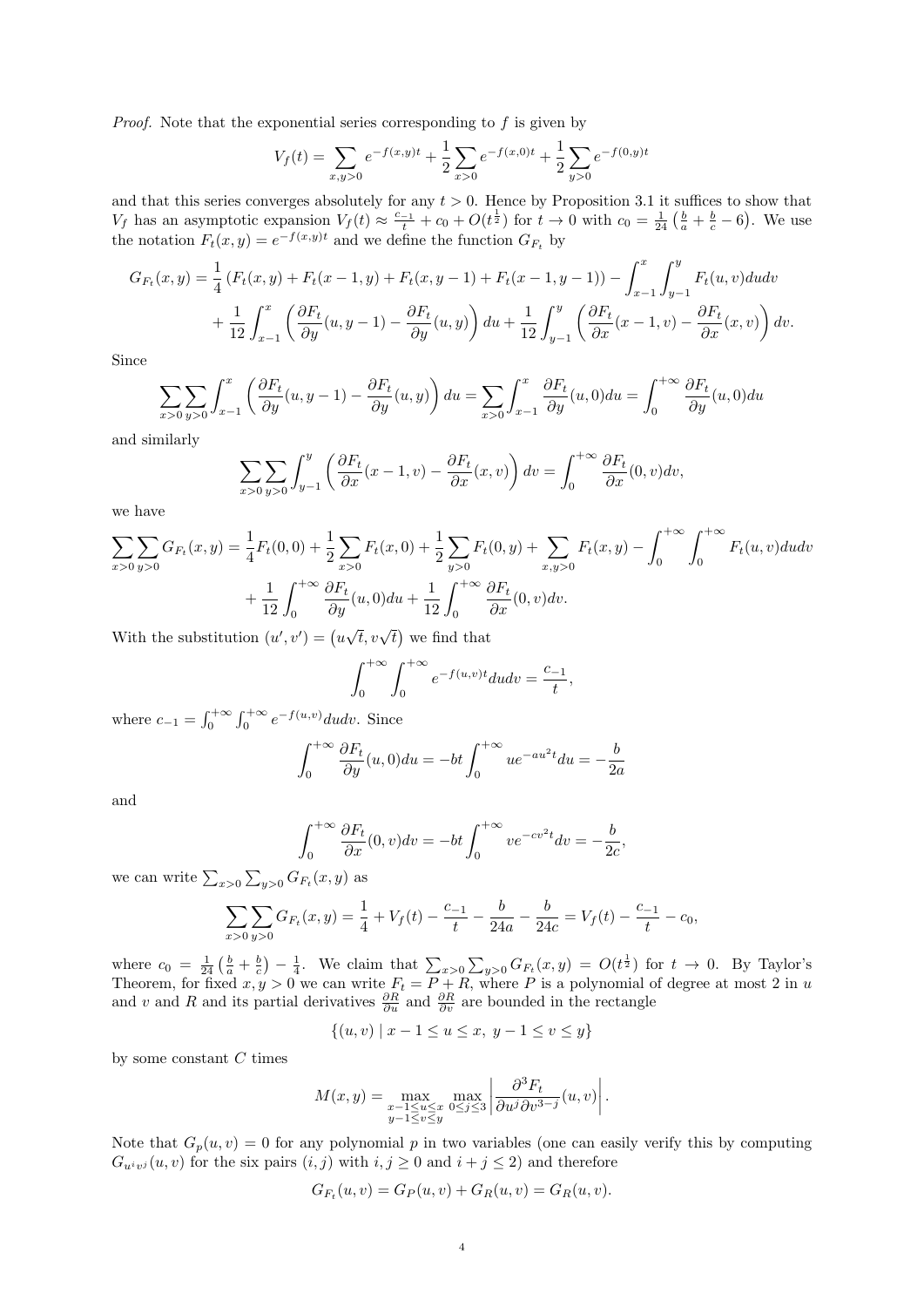Since

$$
|G_R(x,y)| \leq \frac{1}{4} (|R(x,y)| + |R(x-1,y)| + |R(x,y-1)| + |R(x-1,y-1)|) + \int_{x-1}^x \int_{y-1}^y |R(u,v)| du dv
$$
  
+ 
$$
\frac{1}{12} \int_{x-1}^x \left( \left| \frac{\partial R}{\partial y}(u,y-1) \right| + \left| \frac{\partial R}{\partial y}(u,y) \right| \right) du + \frac{1}{12} \int_{y-1}^y \left( \left| \frac{\partial R}{\partial x}(x-1,v) \right| + \left| \frac{\partial R}{\partial x}(x,v) \right| \right) dv
$$
  

$$
\leq \frac{7C}{3} M(x,y),
$$

it follows that  $G_{F_t}(x, y)$  is also bounded by some constant times  $M(x, y)$ . For any  $0 \le j \le 3$  we have

$$
\frac{\partial^3 F_1}{\partial u^j \partial v^{3-j}}(u,v) = p(u,v)F_1(u,v),
$$

where p is a polynomial of degree at most 3, and thus using that  $F_t(u, v) = F_1(u)$  $\sqrt{t}, v\sqrt{t}$  we obtain

$$
\frac{\partial^3 F_t}{\partial u^j \partial v^{3-j}}(u,v) = t^{\frac{3}{2}} p\left(u\sqrt{t}, v\sqrt{t}\right) F_t(u,v).
$$

Therefore

$$
M(x, y) \le K \cdot \max_{i+j \le 3} x^i y^j t^{\frac{3+i+j}{2}} e^{-f(x, y)t}
$$

with a constant  $K > 0$  which depends only on a, b and c. Since

$$
\int_{x-1}^{x} \int_{y-1}^{y} u^{i}v^{j} e^{-f(u,v)t} du dv = t^{-1-\frac{i+j}{2}} \int_{(x-1)\sqrt{t}}^{x\sqrt{t}} \int_{(y-1)\sqrt{t}}^{y\sqrt{t}} u^{i}v^{j} e^{-f(u,v)} du dv
$$

by the substitution  $(u', v') = (u$  $\sqrt{t}, v\sqrt{t}$ , we have

$$
\sum_{x>0} \sum_{y>0} \max_{i+j\leq 3} x^i y^j t^{\frac{3+i+j}{2}} e^{-f(x,y)t} = O\left(\sum_{x>0} \sum_{y>0} \int_{x-1}^x \int_{y-1}^y \max_{i+j\leq 3} u^i v^j t^{\frac{3+i+j}{2}} e^{-f(u,v)t} du dv\right)
$$
  
=  $O\left(t^{\frac{1}{2}} \int_0^{+\infty} \int_0^{+\infty} \max_{i+j\leq 3} u^i v^j e^{-f(u,v)} du dv\right)$   
=  $O(t^{\frac{1}{2}}).$ 

Therefore we obtain that

$$
\sum_{x>0} \sum_{y>0} G_{F_t}(x, y) = O(t^{\frac{1}{2}}),
$$

proving that  $V_f$  has the desired asymptotic expansion.

One can also prove that the function  $Z_f$  satisfies the more strict assumptions of Theorem 2.1 and therefore it extends to a meromorphic function on  $\mathbb C$  with at most a simple pole at  $s = 1$ . However, since we are only interested in the value of  $Z_f$  at  $s = 0$ , in this case it is sufficient to prove that  $V_f$  satisfies the weaker assumptions of Proposition 3.1. We now turn our attention to the proof of Theorem 3.3, which follows directly from Theorem 3.2 and the formula given in Theorem 2.3. The following theorem and its proof can be found in Theorem 2, Chapter 14 of [1].

**Theorem 3.3.** Let A be an ideal class in a real quadratic field and  $f(x,y) = ax^2 + bxy + cy^2$  be any quadratic form in the equivalence class corresponding to A. Assume that the continued fraction representation of  $\frac{b+\sqrt{D}}{2a}$  is  $[[m_0, ..., m_k, \overline{n_1, ..., n_r}]],$  where  $n_1, ..., n_r$  are the numbers from the minimal period. Then the value of the zeta function of the ideal class A at the point  $s = 0$  is given by

$$
\zeta(\mathcal{A}, 0) = \frac{1}{12} \sum_{j=1}^{r} (n_j - 3).
$$

Proof. Using Theorem 3.2 and the Identity Theorem, it's easy to see that the formula in Theorem 2.3 holds for any  $s \neq 1$  with  $\text{Re}(s) > -\frac{1}{2}$ . Recall that in the previous talk we have seen that  $n_1, ..., n_r$  are the numbers in the cycle of reduced quadratic forms corresponding to the equivalence class of  $f$ . Let  $f_1, ..., f_r$  be this cycle of reduced forms (where we consider the indices modulo r) and assume that they are enumerated so that for any  $1 \leq j \leq r$  we have  $S_{n_j} f_j = f_{j+1}$ , where

$$
S_{n_j} = \left(\begin{smallmatrix} n_j & 1 \\ -1 & 0 \end{smallmatrix}\right) \in \text{SL}_2(\mathbb{Z}).
$$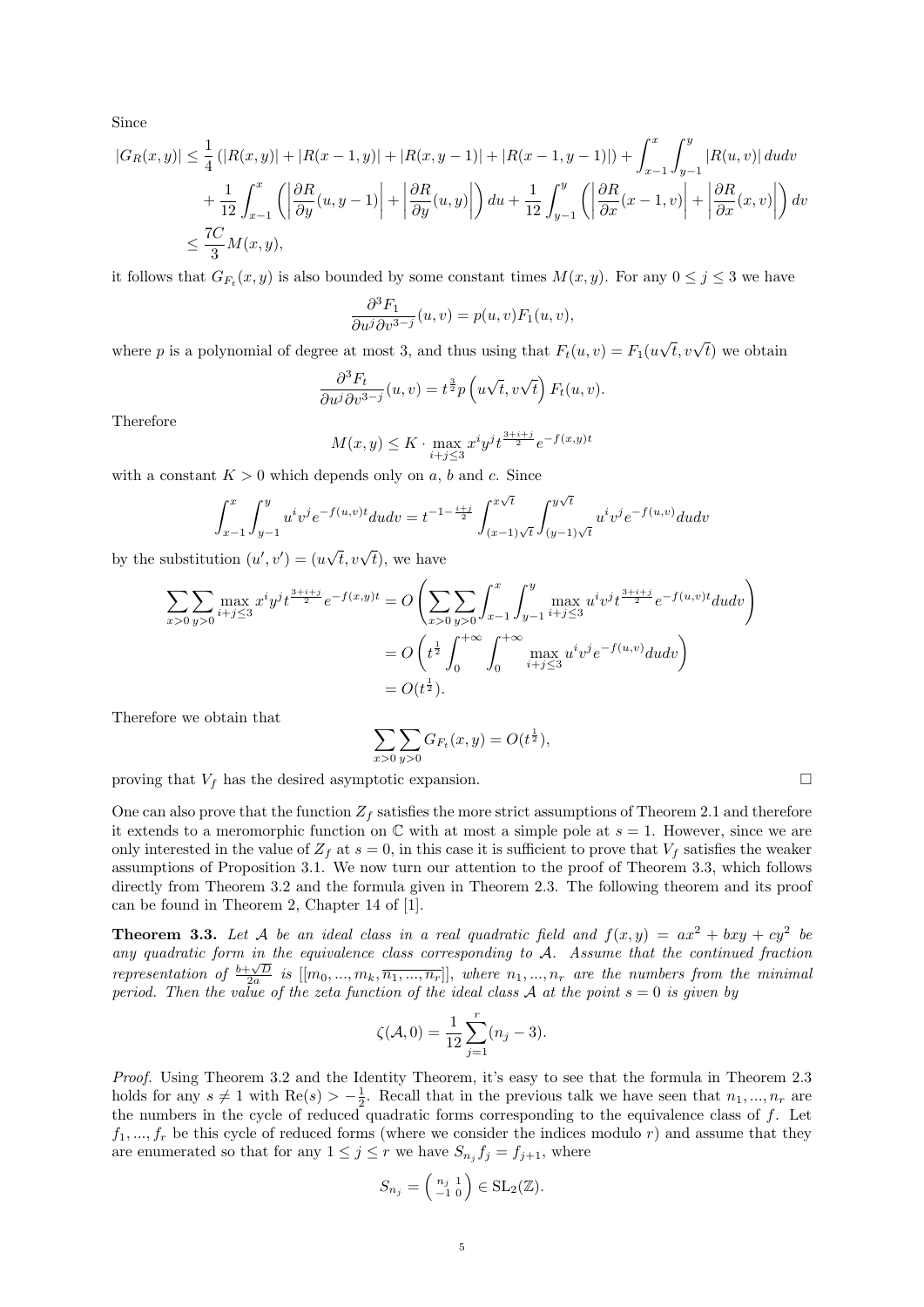Write  $f_j(x, y) = a_j x^2 + b_j xy + c_j y^2$  with  $a_j, b_j, c_j \in \mathbb{Z}$ . Then by Theorem 3.2 we have

$$
\zeta(\mathcal{A},0) = \sum_{j=1}^r Z_{f_j}(0) = \frac{1}{24} \sum_{j=1}^r \left( \frac{b_j}{a_j} + \frac{b_j}{c_j} - 6 \right).
$$

Since  $S_{n_j} f_j = f_{j+1}$ , we have  $f_{j+1}(x, y) = (a_j n_j^2 - n_j b_j + c_j)x^2 + (2n_j a_j - b_j)xy + a_j y^2$  and thus  $c_{j+1} = a_j$ and  $b_{j+1} = 2n_j a_j - b_j$ . This implies that  $\frac{b_j}{a_j} + \frac{b_{j+1}}{c_{j+1}}$  $\frac{b_{j+1}}{c_{j+1}} = \frac{2n_j a_j}{a_j}$  $\frac{i_j a_j}{a_j} = 2n_j$  and therefore we obtain

$$
\frac{1}{24} \sum_{j=1}^{r} \left( \frac{b_j}{a_j} + \frac{b_j}{c_j} - 6 \right) = \frac{1}{24} \sum_{j=1}^{r} \frac{b_j}{a_j} + \frac{1}{24} \sum_{j=1}^{r} \frac{b_{j+1}}{c_{j+1}} - \frac{r}{4} = \frac{1}{12} \sum_{j=1}^{r} (n_j - 3),
$$
  
concluding the proof.

#### 4. Continued fractions and class numbers

In this last section we use the values of  $\zeta(A,0)$  which we have found in Section 3 to relate the class number of  $\mathbb{Q}(\sqrt{-p})$  to the continued fraction representation of  $\sqrt{p}$ , where  $p \neq 3$  is any prime such that p = 3 (mod 4) and the class number of  $\mathbb{Q}(\sqrt{p})$  in the broader sense is 1. We prove this result in the following theorem, which we report from Theorem 3 in Chapter 14 of [1].

**Theorem 4.1.** Consider a prime number  $p \neq 3$  such that  $p \equiv 3 \pmod{4}$  and the class number of  $\mathbb{Q}(\sqrt{p})$ in the broader sense is  $h_0(p) = 1$ . Let

$$
\sqrt{p} = n_0 - \cfrac{1}{n_1 - \cfrac{1}{n_{r-1} - \cfrac{1}{n_r - \cfrac{1}{n_1 - \cfrac{1}{\ddots}}}}}
$$

be the continued fraction representation of p, where  $n_1, ..., n_r$  are the numbers from the minimal period. Then the class number of  $\mathbb{Q}(\sqrt{-p})$  is

$$
h(-p) = \frac{1}{3} \sum_{j=1}^{r} n_j - r.
$$

*Proof.* Let  $K = \mathbb{Q}(\sqrt{p})$ , let C be the ideal class group of K and consider a genus character  $\chi : C \to \{\pm 1\}$ . Then Theorem 2.3 and Theorem 3.2 imply that the L-function

$$
L_K(s,\chi)=\sum_{\mathcal{A}\in C}\chi(\mathcal{A})\zeta(\mathcal{A},s)
$$

can be extended to a holomorphic function on  $\{s \in \mathbb{C} \mid \text{Re}(s) > -\frac{1}{2} \text{ and } s \neq 1\}$ . Moreover, by Theorem 3.3 the value of  $L_K(s, \chi)$  at  $s = 0$  is given by

$$
L_K(0,\chi) = \frac{1}{12} \sum_{\mathcal{A}\in C} \chi(\mathcal{A}) \sum_{j=1}^{r(\mathcal{A})} (n_j(\mathcal{A}) - 3),
$$

where  ${n_i(\mathcal{A})}_1 \leq \leq r(\mathcal{A})$  are the numbers from the minimal period of the continued fraction representation of the largest root of  $f(x, -1) = 0$  for an arbitrary quadratic form f in the equivalence class corresponding to A. Since the class number  $h(p)$  can only be  $h_0(p) = 1$  or  $2h_0(p) = 2$  and it must be even by Corollary 2.5, we have  $h(p) = 2$ . Hence let E and  $\Theta$  be the elements of C, where E is the identity element of this group. Note that the discriminant of K is  $D = 4p$  and that there are only two ways in which we can decompose D into the product of two fundamental discriminants  $D = D' \cdot D''$ , namely  $D = 1 \cdot 4p$  and  $D = (-4) \cdot (-p)$ . By Theorem 2.4 this implies that there are exactly two genus characters  $\chi: C \to {\pm 1}$ , which are given by  $\chi_0(E) = 1$ ,  $\chi_0(\Theta) = 1$  and  $\chi_1(E) = 1$ ,  $\chi_1(\Theta) = -1$ . We first evaluate  $L_K(0, \chi_0)$ . Note that  $L_K(s, \chi_0) = L_1(s)L_{4p}(s)$  by Theorem 2.4. Since  $L_{4p}(0) = 0$  by Corollary 2.7, we therefore have

$$
L_K(0, \chi_0) = L_1(0)L_{4p}(0) = 0.
$$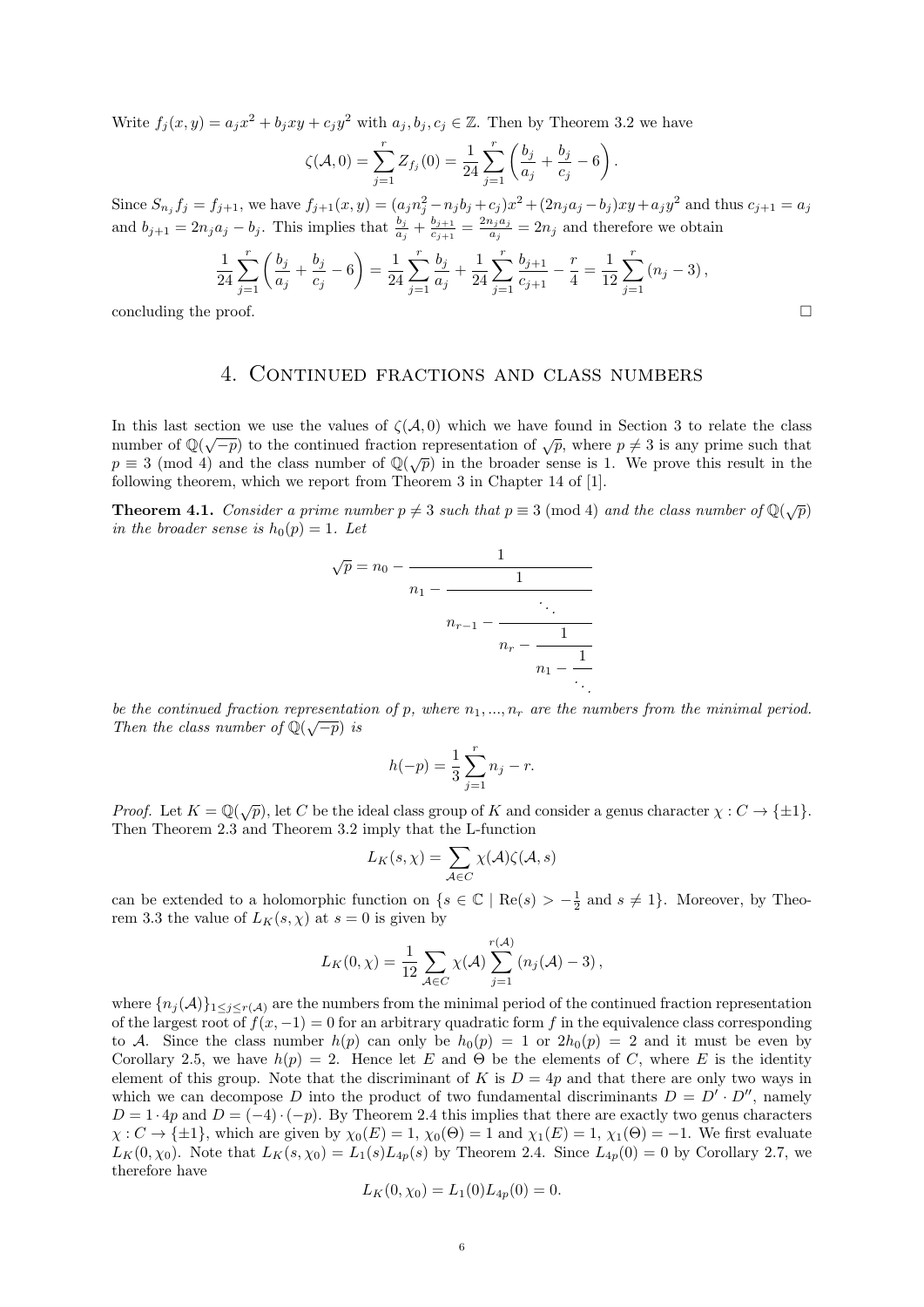Now we compute the value of  $L_K(0, \chi_1)$ . If  $\tilde{D}$  is negative, then by Theorem 2.6 and Theorem 2.8 we have

$$
L_{\widetilde{D}}(0) = -\frac{1}{\left|\widetilde{D}\right|} \sum_{j=1}^{\left|\widetilde{D}\right| - 1} \chi_{\widetilde{D}}(j) j = \frac{2h(\widetilde{D})}{w(\widetilde{D})},
$$

where

$$
w(\widetilde{D}) = \begin{cases} 6 & \text{if } \widetilde{D} = -3, \\ 4 & \text{if } \widetilde{D} = -4, \\ 2 & \text{if } \widetilde{D} < -4. \end{cases}
$$

Since  $L_K(s, \chi_1) = L_{-4}(s)L_{-p}(s)$  by Theorem 2.4 and  $h(-4) = 1$ , we therefore obtain

$$
L_K(0, \chi_1) = \frac{2h(-4)}{w(-4)} \cdot \frac{2h(-p)}{w(-p)} = \frac{1}{2}h(-p).
$$

Using the values of  $L_K(0, \chi_0)$  and  $L_K(0, \chi_1)$  we just computed, we obtain that

$$
\begin{cases} \zeta(E,0) + \zeta(\Theta,0) = L_K(0,\chi_0) = 0\\ \zeta(E,0) - \zeta(\Theta,0) = L_K(0,\chi_1) = \frac{1}{2}h(-p) \end{cases}
$$

Adding together the two equations yields

$$
h(-p) = 4\zeta(E, 0).
$$

Note that  $\sqrt{p}$  is the largest solution of  $f(x, -1) = 0$ , where  $f(x, y) = x^2 - py^2$  is a quadratic form of discriminant  $D = 4p$  which corresponds to the ideal  $\mathbb{Z} + \sqrt{p} \cdot \mathbb{Z} = (1)$ . Therefore the numbers  $n_1, ..., n_r$ are as in Theorem 3.3 and it follows that

$$
\zeta(E,0) = \frac{1}{12} \sum_{j=1}^{r} (n_j - 3) = \frac{1}{12} \sum_{j=1}^{r} n_j - \frac{r}{4},
$$

which implies

$$
h(-p) = \frac{1}{3} \sum_{j=1}^{r} n_j - r
$$

.

and thus concludes the proof.  $\Box$ 

As an application of the theorem, we compute the class number of  $\mathbb{Q}(\sqrt{-7})$ . First of all, note that  $7 \equiv 3 \pmod{4}$  and the class number of  $\mathbb{Q}(\sqrt{7})$  in the broader sense is 1. Now we need to find the  $\ell = 3 \pmod{4}$  and the class number of  $\mathbb{Q}(\sqrt{\ell})$  in the broader sense is 1. Now we need to find the continued fraction representation of  $\sqrt{7}$ . There is an easy algorithm that can be used to compute the continued fraction representation of any given real number x. Indeed, it is sufficient to define  $x_0 = x$ and  $n_0 = \lceil x_0 \rceil$  and then recursively  $x_j = \frac{1}{n_{j-1}-x_{j-1}}$  and  $n_j = \lceil x_j \rceil$ . Then the continued fraction representation of x is given by  $x = [[n_0, n_1, ...]]$  and if there exist  $j \ge 0$  and  $r \ge 1$  such that  $x_j = x_{j+r}$ , then  $x = [[n_0, ..., n_{j-1}, \overline{n_j, ..., n_{j+r-1}}]].$  Note that

$$
\left\lceil \sqrt{7} \right\rceil = 3,
$$

$$
\left\lceil \frac{1}{3 - \sqrt{7}} \right\rceil = \left\lceil \frac{3 + \sqrt{7}}{2} \right\rceil = 3
$$

and

$$
\left\lceil \frac{1}{3 - \frac{3 + \sqrt{7}}{2}} \right\rceil = \left\lceil 3 + \sqrt{7} \right\rceil = 6.
$$

Since  $\frac{1}{6-(3+\sqrt{7})} = \frac{1}{3-\sqrt{7}}$  $\frac{1}{3-\sqrt{7}}$ , the numbers 3 and 6 will be repeated infinitely many times and so they must be the numbers in the minimal period of the continued fraction. Hence the continued fraction representation the numbers in the minimal period of the continued fraction. Hence the continued fraction repress of  $\sqrt{7}$  is  $\sqrt{7} = [[3, \overline{3}, \overline{6}]]$  and therefore by Theorem 4.1 the class number of  $\mathbb{Q}(\sqrt{-7})$  is given by

$$
h(-7) = \frac{1}{3}(3+6) - 2 = 1.
$$